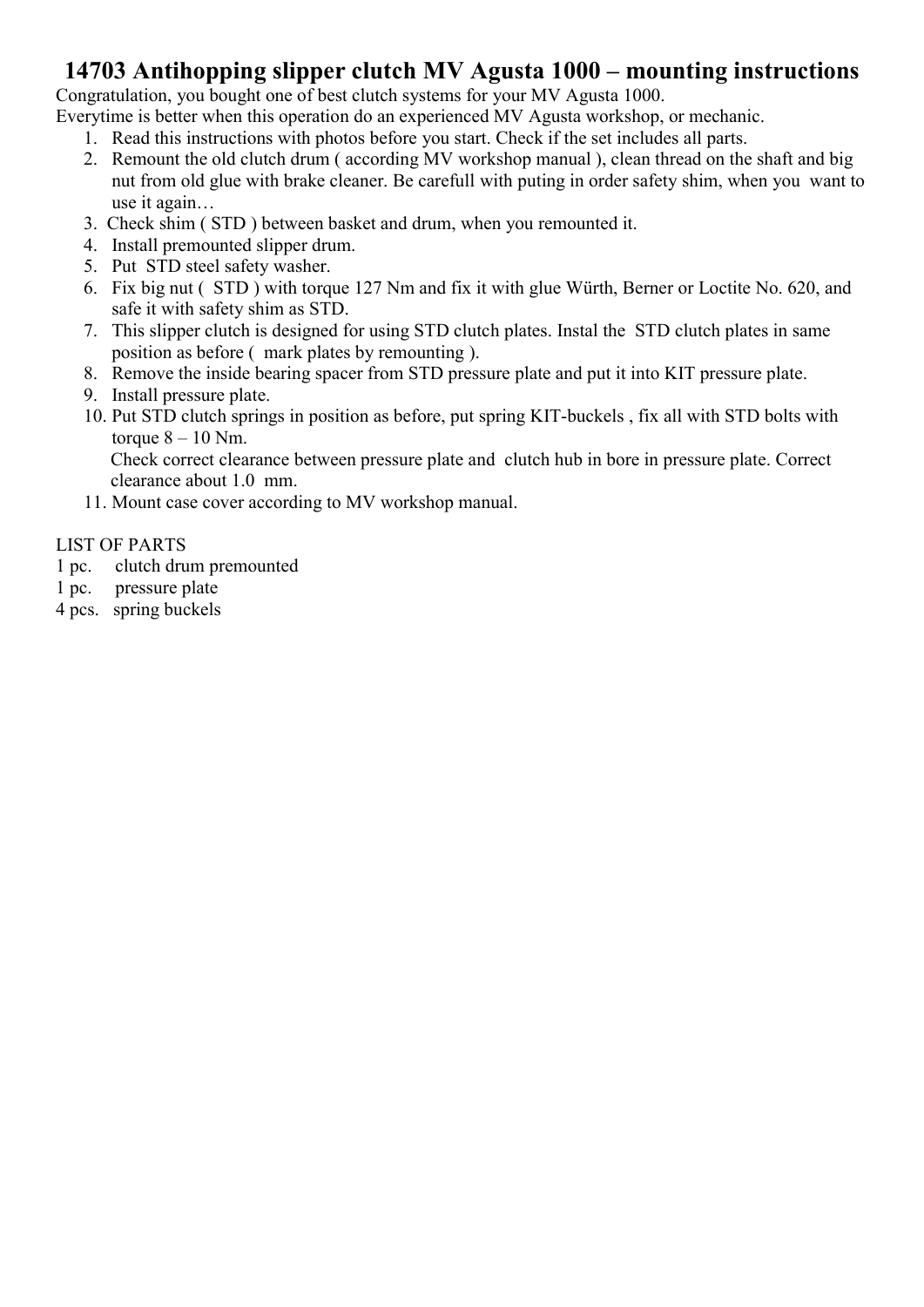# 14703 Picture A (pic.a)



14703 Picture B (pic.b)

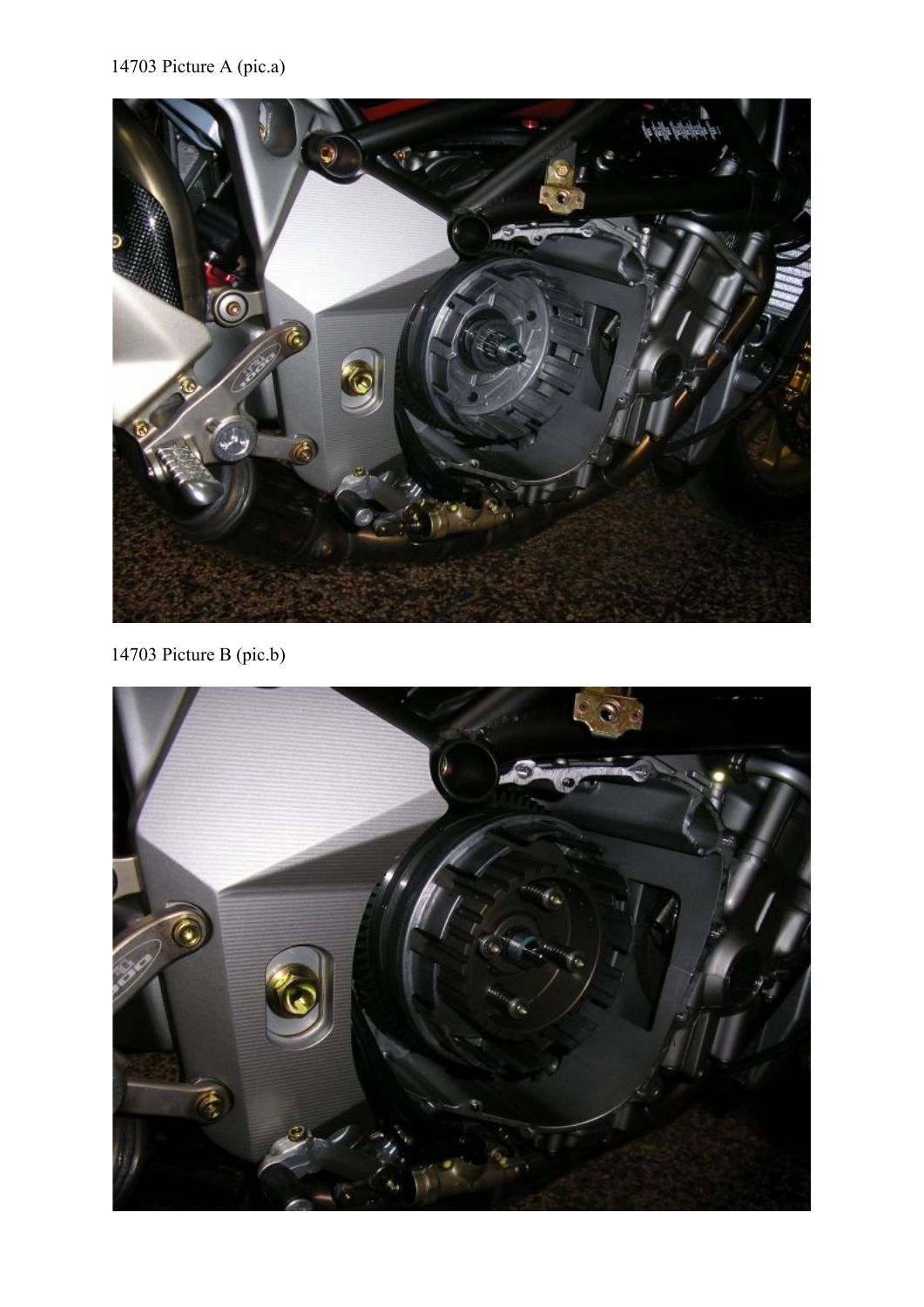

14703 Picture D (pic.d)

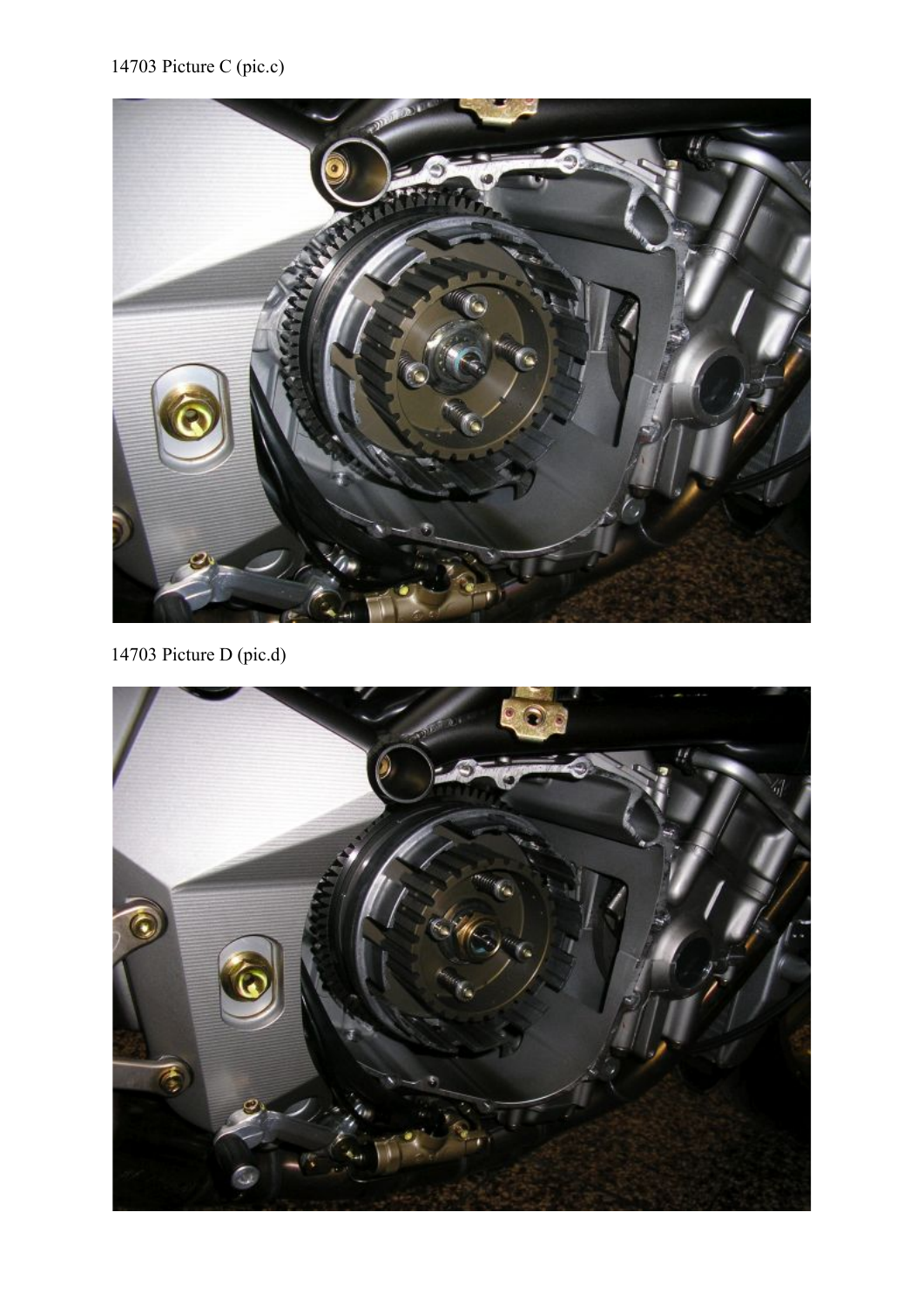

14703 Picture F (pic.f)

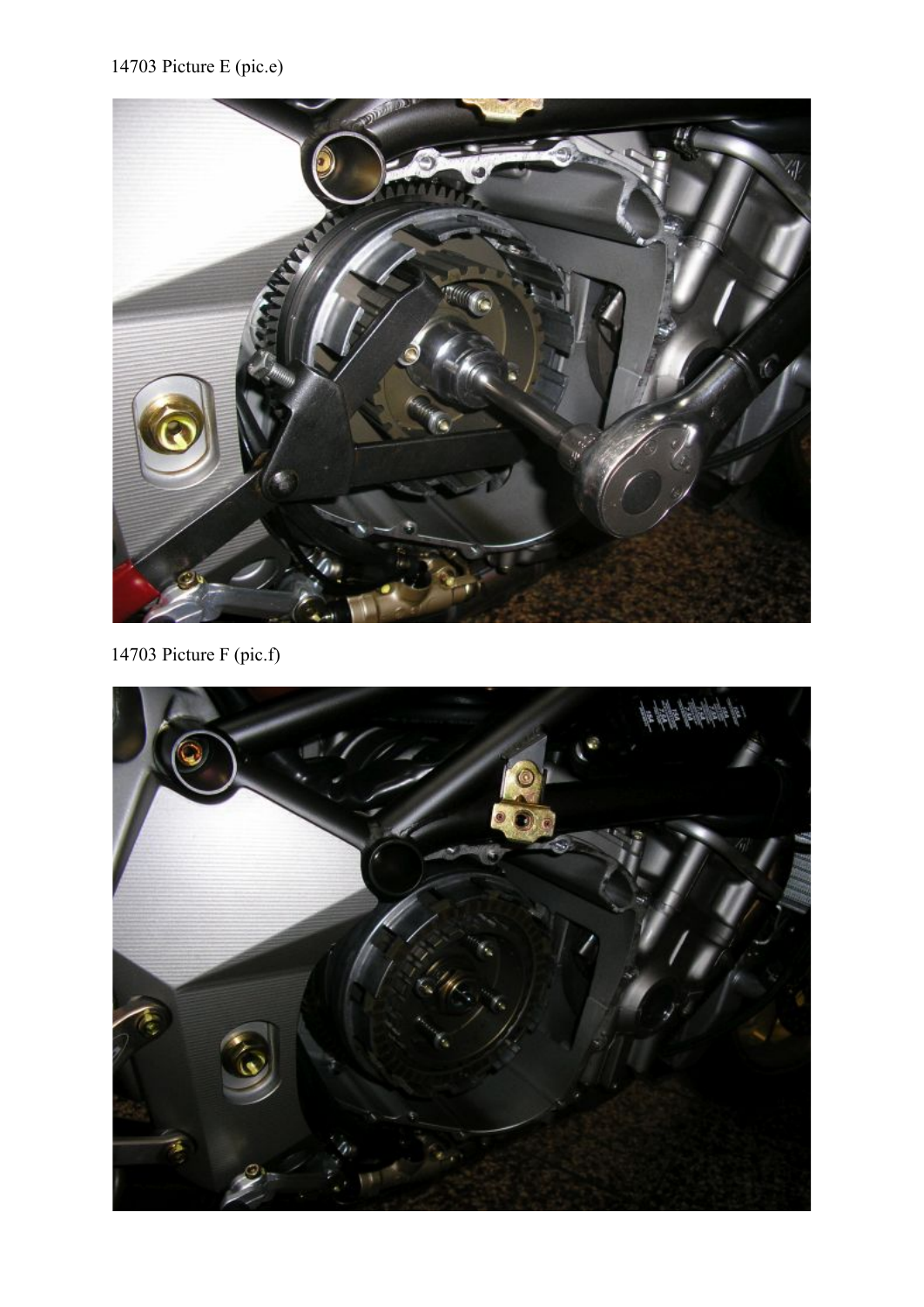## 14703 Picture G (pic.g)



14703 Picture H (pic.h)